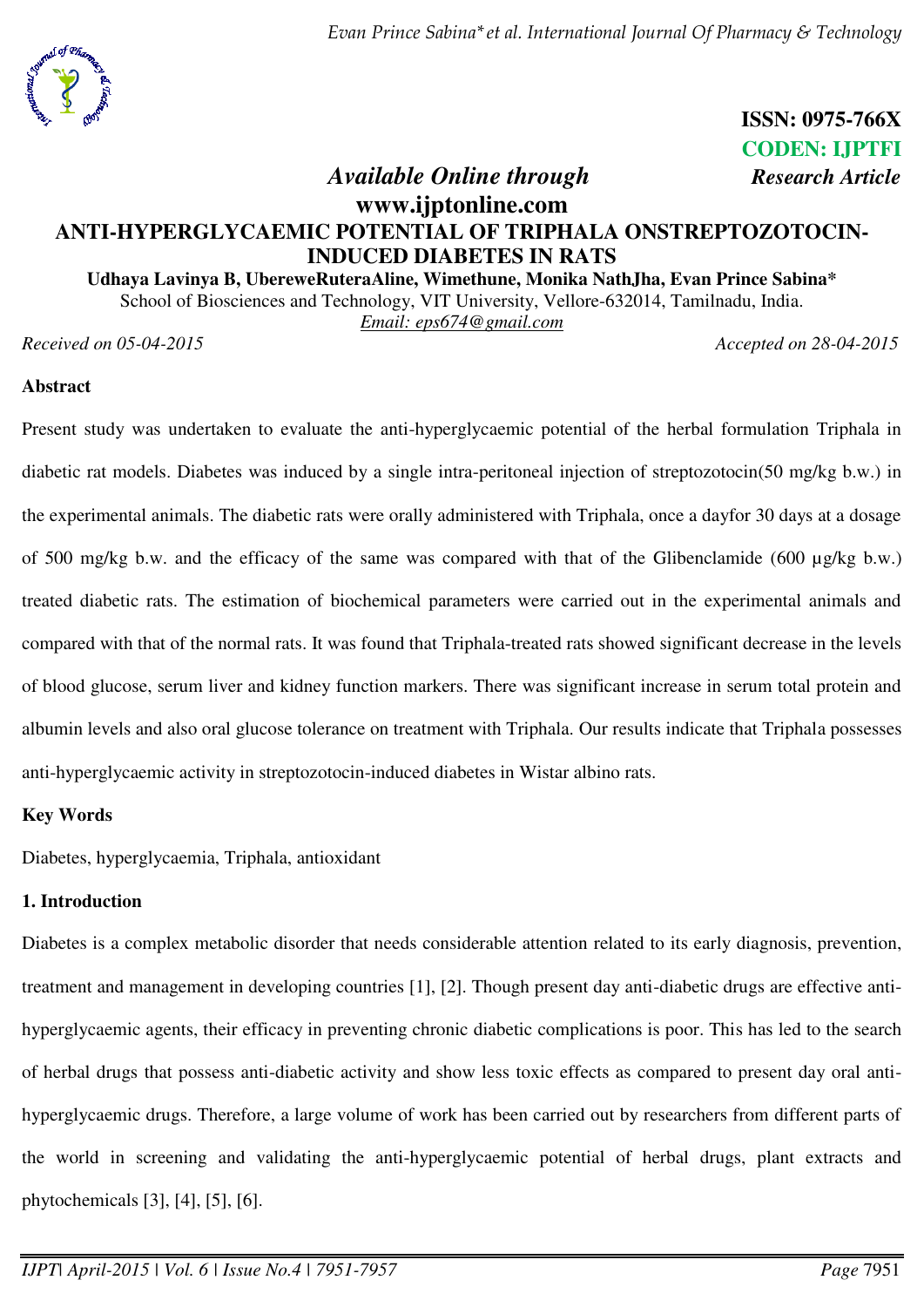*Evan Prince Sabina\*et al. International Journal Of Pharmacy & Technology*  Triphala is a well-known Indian Ayurvedic herbal formulation which is prescribed for anaemia, fatigue, jaundice, inflammation, constipation, asthma and tuberculosis. Its components, *Terminaliabellerica*, *Terminaliachebula* and *Emblicaofficinalis* fruits have been proven to contain several active components and possess antioxidant potential [7], [8], [9]. Studies have shown that Triphala possesses anti-inflammatory, anti-hyperlipidemic and anti-microbial properties [10], [11], [12]. These properties may be beneficial for diabetic patients in maintaining normal blood glucose and cholesterol levels thereby preventing diabetic complications and infections.

Present study was aimed to evaluate the anti-diabetic potential of Triphala in streptozotocin-induced diabetes in Wistar albino rats.

#### **2. Materials and methods**

#### **2.1) Drugs and chemicals:**

Streptozotocin used in the present study was obtained from Sigma Aldrich, India. Triphala powder was purchased from Indian Medical Practitioners Co-operative Stores and Society (IMCOPS), Mylapore, Chennai, India. The standard drug glibenclamide used in this study was purchased locally. Commercial diagnostic kits used for the estimation of the biochemical parameters were obtained from AutoSpan, India. All the other chemicals and reagents used in the present study were of analytical grade and purchased locally.

# **2.2) Animals:**

A total of 24 female Wistar albino rats weighing about 148.86±3.45 g were procured from VIT Animal House, VIT University, Vellore, Tamilnadu, India. The animals were housed six per cage and maintained in a light and temperature controlled room. The animals were acclimatized for 1 week and provided with standard pelleted rat feed (Hindustan Lever Ltd, India) and water *ad libitum*.

# **2.3) Experimental design:**

The animals were divided into 4 groups of 6 rats each. The study duration was 30 days. Group I was normal control group and the rats were allowed free access to normal rat feed and water. No drug was administered to this group. Group II was the diabetic control group administered with a single dose of STZ (50 mg/kg b.w.) in 0.1 M citrate buffer (i.p.). Group III rats were given a single dose of STZ (50 mg/kg b.w.) in 0.1 M citrate buffer (i.p.) and Triphala (500 mg/kg b.w.) was given orally on daily basis until the end of the study duration. Group IV was the STZ-induced diabetic rats treated orally with glibenclamide(600 µg/kg b.w.) once every day. Fasting blood glucose was measured in all experimental rats using a clinical glucometer (OneTouch Ultra) on day 1 after which diabetes was induced in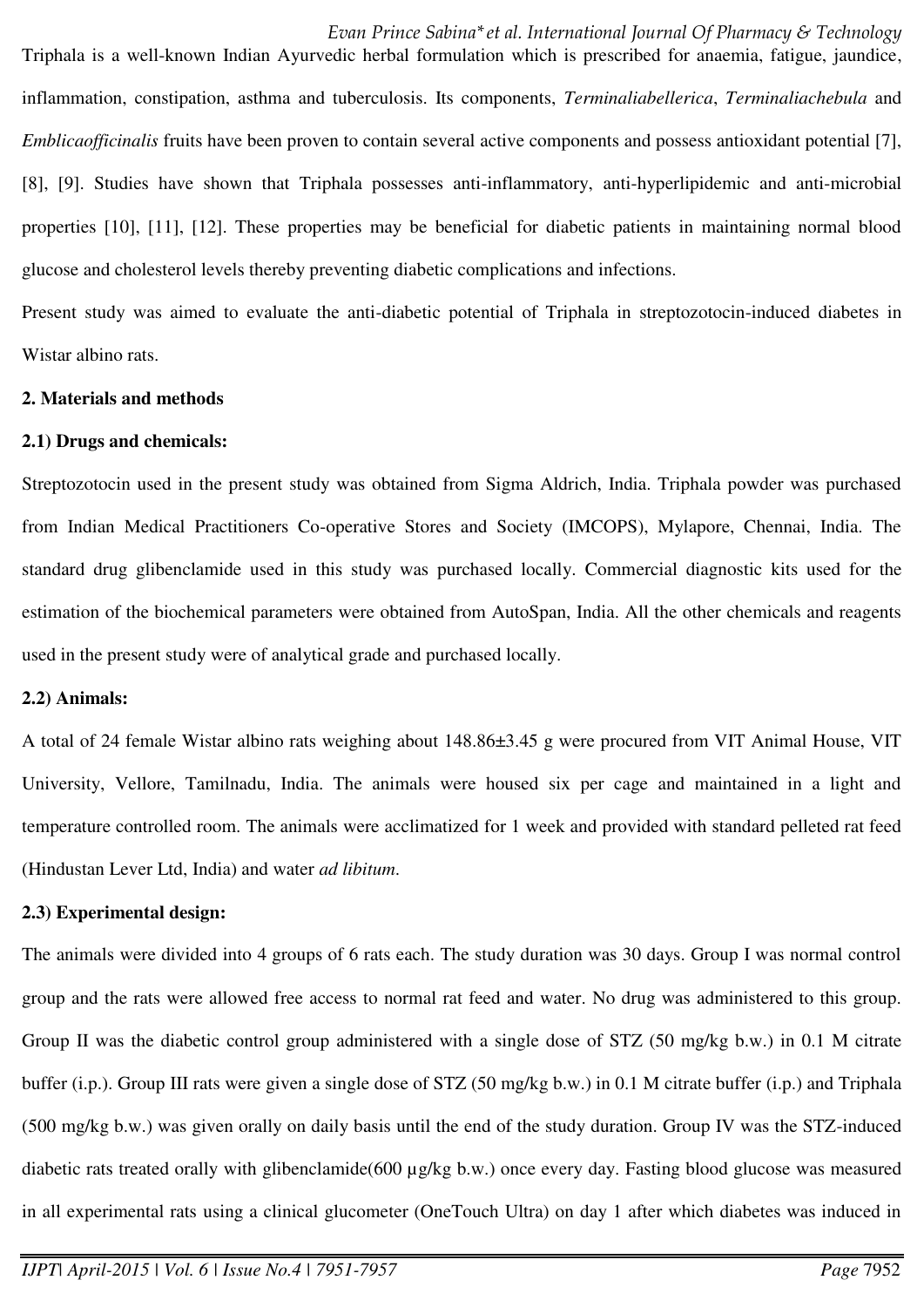*Evan Prince Sabina\*et al. International Journal Of Pharmacy & Technology*  groups II, III and IV. Following this the animals were kept in their cages provided with 5% glucose solution for 24 hours to prevent drug-induced hypoglycaemia. The administration of Triphala or glibenclamide was started once the hyperglycaemic state of the rats was established and the presence of diabetes proven.

The animals were sacrificed by ether anaesthesia at the end of the study and blood was collected from the trunk for evaluation of biochemical parameters.

#### **2.4) Estimation of blood glucose and urine glucose and ketones:**

Blood glucose was estimated in the experimental rats on day 0, 5, 10, 15, 20, 25 and 30 using a glucometer (OneTouch Ultra). Urine glucose and ketones were also measured semi-quantitatively at same intervals using Ketodiastix strips.

#### **2.5) Estimation of Biochemical Parameters:**

Serum biochemical parameters such as total protein, albumin, alanine transaminase (ALT), aspartate transaminase (AST), alkaline phosphatase (ALP), urea, creatinine and uric acid were estimated using commercial diagnostic kits (AutoSpan, India).

#### **2.6) Glucose tolerance Test:**

On day 26, oral glucose tolerance test was carried out in the experimental rats. 2 g/kg b.w. of glucose was given orally and the blood glucose levels were measured at 30, 60 and 90 min.

# **3. Results and discussion**

**3.1) Effect of Triphala on blood and urine glucose levels:**The levels of blood glucose were significantly (*P <* 0.05) elevated in the diabetic rats while treatment with Triphala showed to decrease the elevated levels of blood glucose to near normal levels (Figure 1). This was comparable with that of the standard drug glibenclamide-treated rats. The diabetic rats presented with glycosuria and ketonuria which was normalised on treatment with Triphala(Table-1).

| Groups       | Urine glucose |       |                  |       |            |            |         | <b>Urine ketones</b> |     |            |       |            |      |       |
|--------------|---------------|-------|------------------|-------|------------|------------|---------|----------------------|-----|------------|-------|------------|------|-------|
|              | 0             | 5     | 10               | 15    | 20         | 25         | 30      | $\boldsymbol{0}$     | 5   | 10         | 15    | 20         | 25   | 30    |
|              | Nil           | Nil   | Nil              | Nil   | <b>Nil</b> | <b>Nil</b> | Nil     | Nil                  | Nil | <b>Nil</b> | Nil   | <b>Nil</b> | Nil  | Nil   |
| $\mathbf{I}$ | <b>Nil</b>    | $++$  | $++$             | $+++$ | ++++       | $++++$     | $+++++$ | Nil                  | Nil | Trace      | Trace | $+$        | $++$ | $+++$ |
| Ш            | Nil           | Trace | $^{\mathrm{++}}$ | $++$  | Trace      | Trace      | Nil     | Nil                  | Nil | Trace      | Trace | Nil        | Nil  | Nil   |
| IV           | Nil           | $++$  | $++$             | $\pm$ | $\pm$      | Trace      | Nil     | Nil                  | Nil | Trace      | $\pm$ | Trace      | Nil  | Nil   |

**Table-1: Effect of Triphala on urine glucose and Ketones.**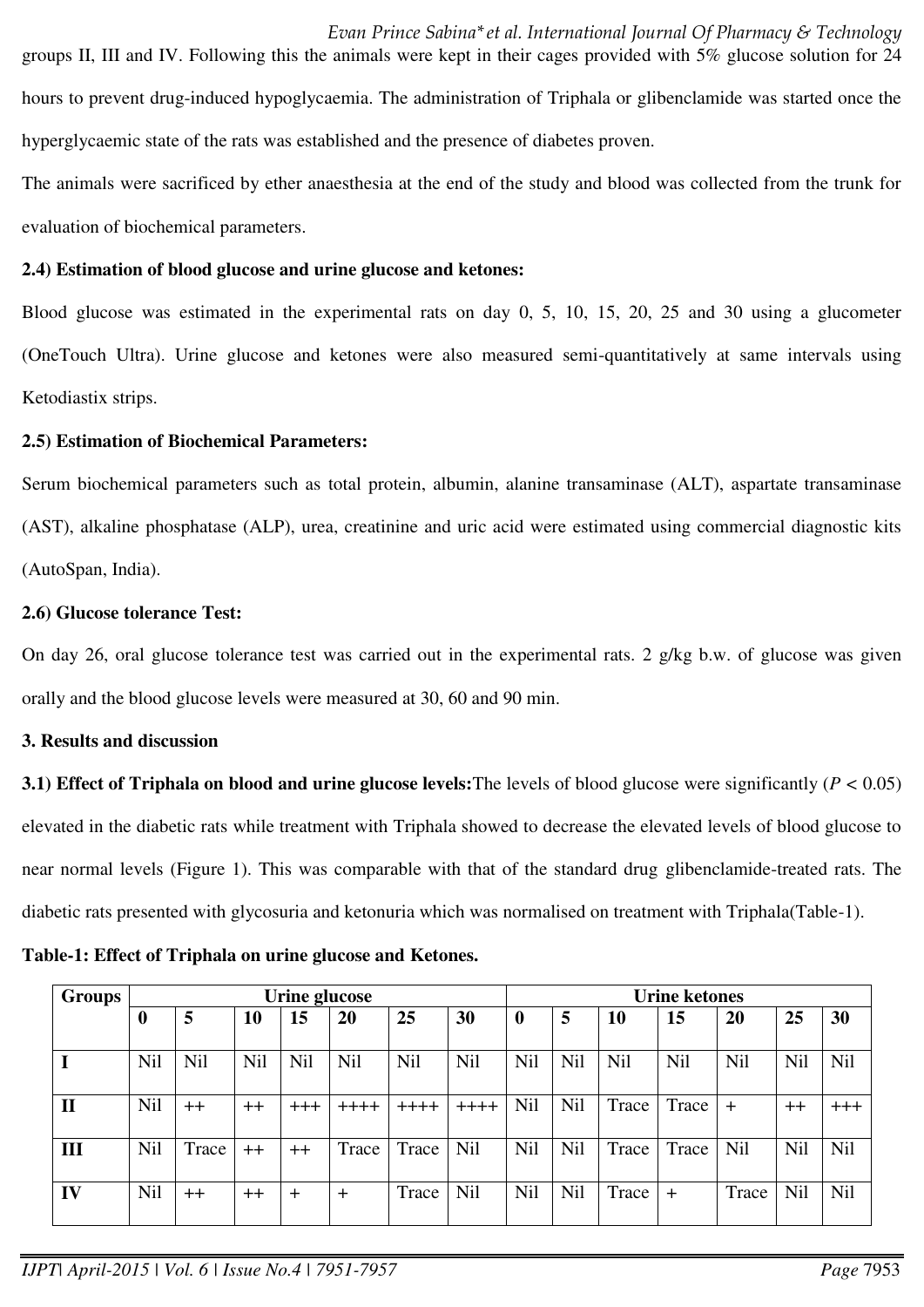The above mentioned effects could be due to the antioxidant rich components of Triphala which might have either reversed the pancreatic beta cell damage or increased the secretion of insulin by the existing pancreatic beta cells [13], [14]. Also, Triphala might have increased pancreatic beta cell regeneration either by stem cell differention or self-duplication of pre-existing pancreatic cells. Apart from insulin insufficiency, diabetes also involves hyperglycaemia due to increased rates of gluconeogenesis and glycogenolysis and reduced utilization of glucose by the cells [15], [16]. Triphala may have reduced the rate of hepatic glycogenolysis and gluconeogenesis. This would have reduced the blood glucose levels thereby preventing the urinary excretion of glucose. Diabetic ketoacidosis is a serious complication seen in diabetic patients due to the production of ketone bodies from fatty acids [17]. The efficacy of Triphala in restoring normal blood glucose levels has reduced the extent of ketogenesis which is evident from the urine ketone semi-quantitative estimation in the Triphala-treated diabetic rats. This was comparable to that of the glibenclamide-treated rats.

**3.2) Effect of Triphala on biochemical parameters:** The levels of total protein and albumin were significantly (*P <* 0.05) reduced in the diabetic rats (Table 2). The oral administration of Triphala was able to restore normal levels of total protein and albumin in the group III rats. The levels of liver function maker enzymes such as ALT, AST and ALP were significantly (*P <* 0.05) elevated in the diabetic rats which were normalized on treatment with Triphala (Figure 2). There was also significant (*P <* 0.05) elevation of renal functional markers such as creatinine, urea and uric acid in the serum of the diabetic rats which were reversed to near normal levels on the administration of Triphala (Table 2).

**Groups Fasting blood glucose (mg/dL) 30 min blood glucose (mg/dL) 60 min blood glucose (mg/dL) 90 min blood glucose (mg/dL) Group I (normal control) 81.34±2.15 150.41±3.87** 183.08±3.73 118.23±2.56 **Group II (diabetic control)**  $\vert$  146.27±3.48  $\vert$  262.15±4.26  $\vert$  391.84±3.96  $\vert$  244.34±4.12 **Group III (Triphala 500 mg/kg b. w.)**  94.87±2.85 158.52±3.62 191.06±3.81 117.21±3.71 **Group IV (Glibenclamide 600 µg/kg b. w.)**  98.18±2.91 | 167.31±3.82 | 221.79±3.01 | 124.36±2.73

**Table-2: Effect of Triphala on oral glucose tolerance in STZ-induced diabetes.**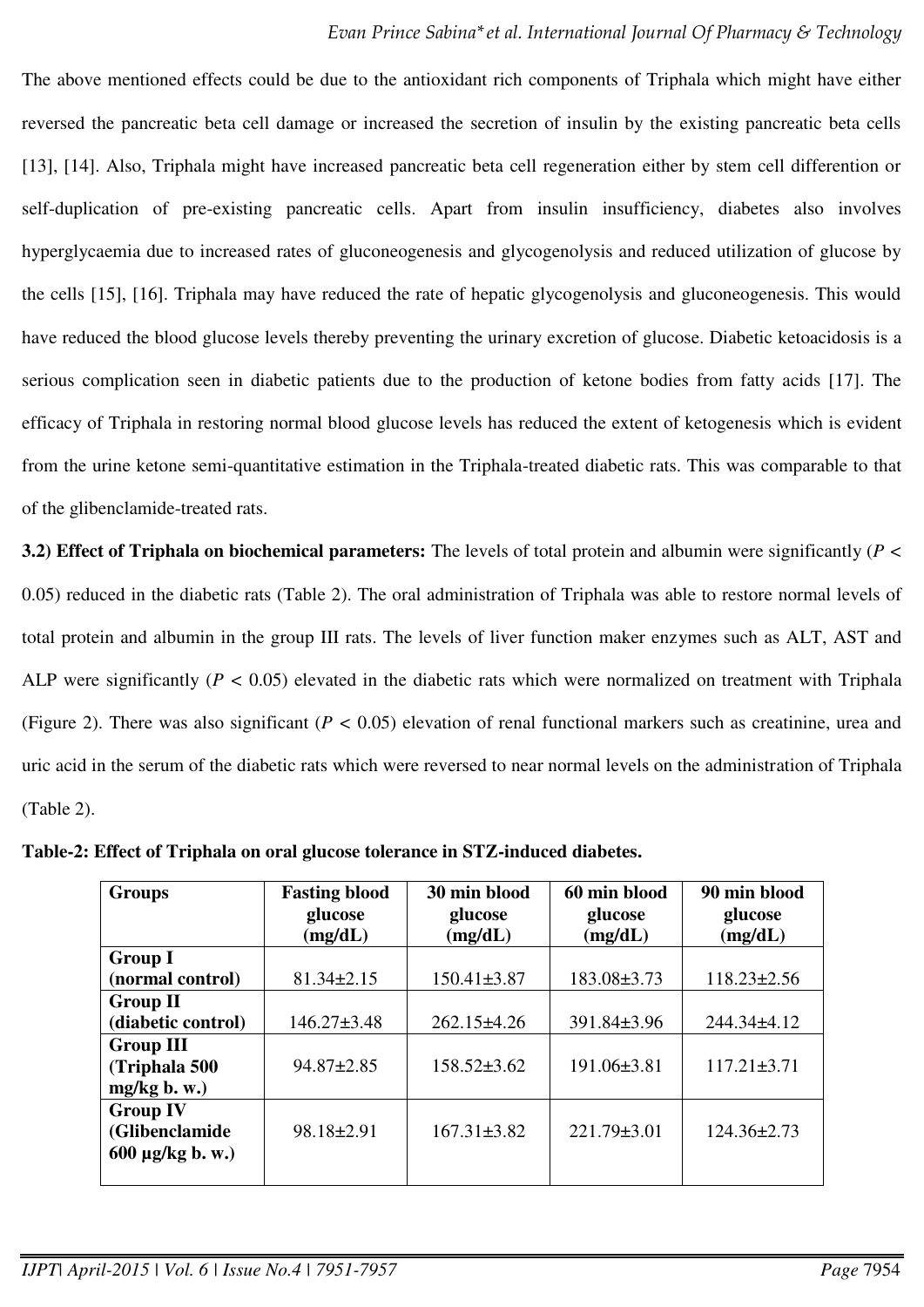The role of reactive oxygen species (ROS) in the disease progression and pathogenesis of diabetes has been studied extensively [18]. The elevation of liver marker enzymes in diabetes may be due to cellular damage caused by ROS eventually leading to the leakage of these intracellular enzymes into circulation. Triphala being an antioxidant rich formulation may have reduced the extent of cellular damage thereby reducing the levels of serum ALT, AST and ALP. The secretory and excretory functions of the system might have been normalized by Triphala in the STZinduced diabetic rats thereby significantly (*P <* 0.05) increasing the reduced levels of serum total protein and albumin. The elevated serum urea, creatinine and uric acid levels in the diabetic group are indicative of renal dysfunction. This was reversed by the oral administration of Triphala in STZ-induced diabetic rats.

**3.3) Effect of Triphala on oral glucose tolerance:**The oral glucose tolerance test revealed that the diabetic rats had reduced tolerance to oral glucose and increased insulin resistance while the Triphala treated rats showed normal tolerance to glucose and the glucose levels were normal at 90 min (Table 3). This was comparable with that of the glibenclamide treated group. It is therefore evident that Triphala was able to restore normal tolerance to oral glucose challenge and increase the secretion and release of insulin. Oral glucose intolerance has been found to be associated with peripheral neuropathy in diabetic patients [19]. Therefore, Triphala might be useful in ameliorating glucose intolerance in such patients.

| Parameters    | Group I          | Group II         | Group III        | Group IV                 |
|---------------|------------------|------------------|------------------|--------------------------|
|               | (Normal          | (Diabetic        | (Triphala 500    | (Glinbenclamide          |
|               | control)         | control)         | mg/kg b.w)       | $600\mu\text{g/kg}$ b.w) |
| Total protein | $6.52 \pm 0.731$ | $4.42 \pm 0.418$ | $6.45 \pm 0.705$ | $6.29 \pm 0.729$         |
|               |                  | $a^*$            | b*               | $h^*$                    |
| albumin       | $4.06 \pm 0.40$  | $2.20 \pm 0.146$ | $3.90 \pm 0.452$ | $3.93 \pm 0.43$          |
|               |                  | $a^*$            | $h^*$            | $h^*$                    |
|               |                  |                  |                  |                          |
| Creatinine    | $0.55 \pm 0.14$  | $2.54\pm0.19$    | $0.81 \pm 0.10$  | $0.78 \pm 0.11$          |
|               |                  | $a^*$            | $a^*b^*$         | $h^*$                    |
| Uric acid     | $0.68 \pm 0.43$  | $2.46 \pm 0.39$  | $0.81 \pm 0.41$  | $0.98 \pm 0.50$          |
|               |                  | $a^*$            | h*               | $h^*$                    |
| Urea          | $26.77 \pm 4.82$ | $47.40 \pm 6.12$ | 31.44±3.977      | $30.65 \pm 4.303$        |
|               |                  | $a^*$            | b*               | $h^*$                    |

**Table-3: Effect of Triphala on renal functional markers in STZ-induced diabetes.** 

# **Conclusion**

Present study indicates the anti-diabetic effect of Triphala in STZ-induced diabetic rats in accordance with the results thus obtained. The efficacy of Triphala in restoring normal blood glucose levels and renal function indicate that this formulation would be helpful in the management of diabetes. However, further studies need to be done in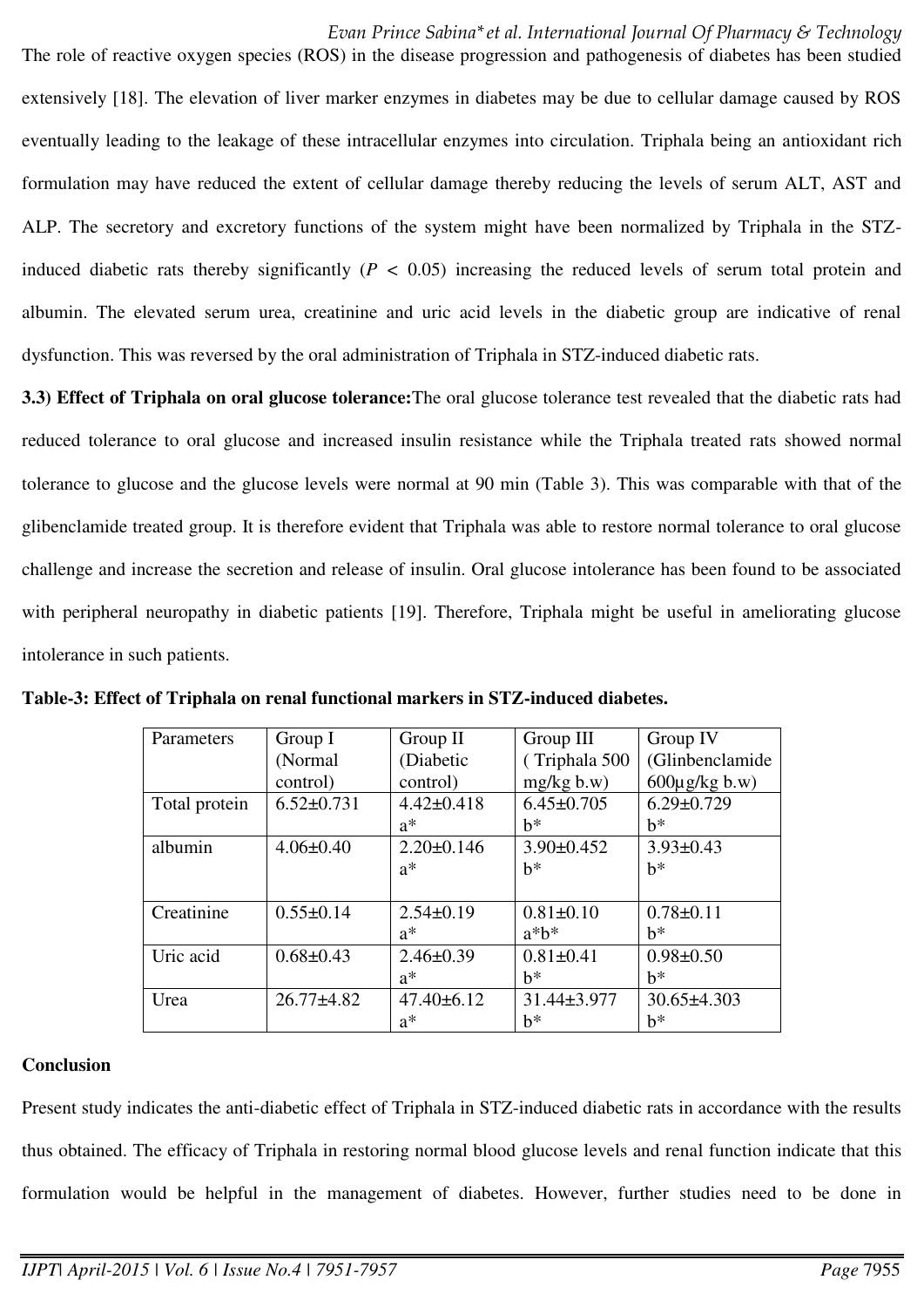*Evan Prince Sabina\*et al. International Journal Of Pharmacy & Technology*  investigating the effect of thisformulation on the key regulatory enzymes of glucose metabolism which would provide insight into the specific effects of Triphala in diabetes.

## **References**

- 1. Ramachandran, A. and C. Snehalatha, 2008. Early diagnosis and prevention of diabetes in developing countries. Rev. Endocr. Metab. Disord., 9: 193-201.
- 2. Khuwaja, A.K., L.A. Khowaja and P. Cosgrove, 2010. The economic costs of diabetes in developing countries: some concerns and recommendations. Diabetologia, 53: 389-390.
- 3. Babu, V., T. Gangadevi and A. Subramaniam, 2002. Anti-hyperglycaemic activity of *Cassia kleinii* leaf extract in glucose fed normal normal rats and alloxan-induced diabetic rats. Indian J. Pharmacol., 34: 409-415.
- 4. Vessal, M., M. Hemmati and M. Vasei, 2003. Antidiabetic effects of quercetin in streptozotocin-induced diabetic rats. Comp. Biochem. Physiol. C Toxicol. Pharmacol., 135C(3): 357-364.
- 5. Subash, B. P. and P. S. Mainzen, 2004. Antihyperglycaemic and antioxidant effect of hyponiod, an ayurvedicherbomineral formulation in streptozotocin-induced diabetic rats. J. Pharm. Pharmacol., 56(11): 1435- 1442.
- 6. Rajasekaran, S., K. Sivagnanam and S. Subramanian, 2005. Antioxidant effect of Aloe vera gel extract in streptozotocin-induced diabetes in rats. Pharmacol. Rep., 57: 90-96.
- 7. Mahesh, R., S. Bhuvana and V.M. Begum, 2009. Effect of *Terminaliachebula* aqueous extract on oxidative stress and antioxidant status in the liver and kidney of young and aged rats. Cell Biochem. Funct.,**27**(6): 358-363.
- 8. Chouhan, B., R.C. Kumawat, M. Kotecha, A. Ramamurthy and S. Nathani, 2013. Triphala: A comprehensive ayurvedic review. Int. J. Res. Ayurveda Pharm., 4(4): 612-617.
- 9. Adis, T., K. Supraneeand I. Arunporn, 2014. Antioxidant effect of *Phyllanthusemblica* extract prevents contrastinduced acute kidney injury. BMC Complem. Altern. M., 14:138.
- 10. Sabina, E.P. and M. Rasool, 2008. An *in vivo* and *in vitro* potential of Indian ayurvedic herbal formulation Triphala on experimental gouty arthritis in mice. Vasc. Pharmacol., 48(1): 14-20.
- 11. Cecily, R.L.R. and P. Daisy, 2011. Insulin-secretagogue, antihyperlipidemic and other protective effects of gallic acid isolated from *Terminaliabellerica*Roxb. instreptozotocin-induced diabetic rats. Chem. Biol. Interact., 189: 112-118.